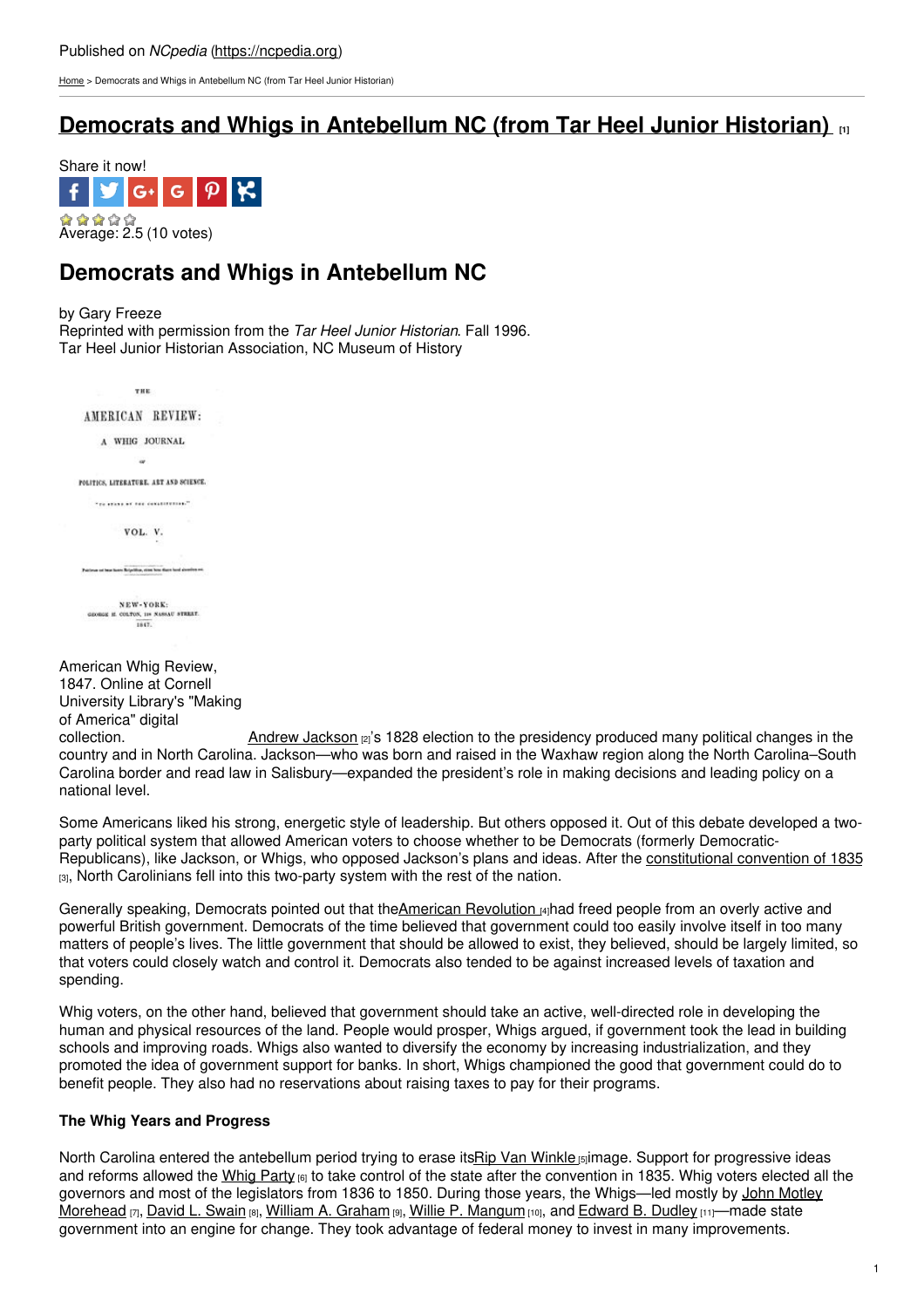These improvements were largely the changes that[Archibald](https://ncpedia.org/biography/murphey-archibald) DeBow Murphey nachal pushed earlier in the century. Federal money was used to buy stock in several railroads, including the state-controlled North [Carolina](https://docsouth.unc.edu/highlights/railroad.html) Railroad [13], which ran across the Piedmont from Goldsboro to [Charlotte](https://ncpedia.org/geography/charlotte) [14]. The state also purchased stock in banks and chartered more than a dozen cotton mills and other businesses. The money even funded the draining of some coastal swamps to produce lands that could be sold. A [Literary](http://www.ncpublicschools.org/stateboard/about/history/chapters/one) Fund  $15J$ was started to support a public, or common, school system, which had been established in 1839. By 1846, every county had at least one common school that received state funding, and interestingly, counties that supported Whigs sent a majority of their children to school.

### **The Democrats Fight for Control**

All this progress worried Democrats. The state was spending more money than ever before, some of it even on social reforms. But Democrats argued that the Whig-controlled government had become unresponsive to the needs of most voters. Leading Democrats decided to try a new platform to gain political control of the state.

David [Settle](https://ncpedia.org/biography/governors/reid) Reid [16], a Democrat from [Rockingham](https://ncpedia.org/geography/rockingham) County [17], pointed out that in North Carolina, white men who had paid taxes, even if they did not own land, could vote for state representatives, but they could not vote for state senators. That meant that many North Carolina voters had no control over the actions of one-half of the state legislature. Reid felt the government should be more responsive to more people. He campaigned to change the state constitution to allow all white men to vote, a concept known as free manhood suffrage.

By 1850, Democrats had come to accept the idea of a more active state government that would benefit more people. They especially began to see the importance of promoting public education. As Democrat Reid became governor, Democrats also took control of the legislature. During the 1850s, they continued to expand upon Murphey's old proposals. They supported, for example, building the Western North [Carolina](http://www.historync.org/railroad-WNCRR.htm) Railroad [18]. By 1859, North Carolinians across the state were united in their belief that internal [improvements](https://ncpedia.org/internal-improvements-0) [19] benefited most state residents. But they continued to be divided by political party.

### **Sectional Differences Rise Again**

Party rivalries and loyalties followed North Carolina's traditional sectional divisions. In the late 1830s, most Whig voters came from the western half of the state, the same areas that had earlier called for constitutional reform.

By the 1840s, though, counties in three areas could be expected to vote for Whigs in election after election. The central [Piedmont](https://ncpedia.org/geography/region/piedmont) [20], particularly around [Guilford](https://ncpedia.org/geography/guilford) [21] and [Randolph](https://ncpedia.org/geography/randolph) [22] counties, was strongly Whig—partly because this area was against slavery. The deep [Mountain](https://ncpedia.org/geography/region/mountains) [23] region, counties like [Haywood](https://ncpedia.org/geography/haywood) [24] and [Buncombe](https://ncpedia.org/geography/buncombe) [25], was Whig because mountain farmers had long been remote from markets for their products—they wanted improvements in transportation. The third area of Whig support was the swampy coastal area, particularly those counties around the [Albemarle](https://ncpedia.org/history/colonial/albemarle) Sound [26]—they wanted internal improvements such as dredging and draining that would ease transportation and create new useful land.

Democrats held majorities in distinct areas of the state, too. Democratic areas were less likely to support spending money on internal improvements because their residents were satisfied with transportation systems as they were. Democrats were also likely to be found in slaveholding counties, since they nationally were the stronger defenders of slavery. They were strongest in the middle [Coastal](https://ncpedia.org/geography/region/coastal-plain) Plain  $_{[27]}$ between [Fayetteville](https://ncpedia.org/geography/fayetteville)  $_{[28]}$  and Rocky Mount, where planters and farmers already had easy river transportation to ports and markets. Many counties along the Virginia and South Carolina borders also voted consistently Democrat, largely because in these areas, too, farmers could get their goods to markets—even though those markets were in Virginia towns like Petersburg and Richmond or South Carolina towns like Georgetown and Charleston. The final Democratic stronghold was the Catawba River valley, around [Charlotte](https://ncpedia.org/geography/charlotte) [14], which also traded directly with South Carolina ports down the Catawba.

#### **Educator Resources:**

Grade 8: Emergence of the Whig Party in 1800s North Carolina. North Carolina Civic Education Consortium. <http://civics.sites.unc.edu/files/2012/05/Whigsin1800sNC.pdf> [29]

**Subjects:** Antebellum [\(1820-1861\)](https://ncpedia.org/category/subjects/antebellum-1820-1) [30] Politics and [government](https://ncpedia.org/category/subjects/politics-and-gove)  $1311$ **Authors:** [Freeze,](https://ncpedia.org/category/authors/freeze-gary) Gary [32] **From:** Tar Heel Junior [Historian,](https://ncpedia.org/category/entry-source/tar-heel-juni) NC Museum of History.[33] **User Tags:** [Lesson](https://ncpedia.org/category/user-tags/lesson-plans) Plans [34]

1 January 1996 | Freeze, Gary

**Source URL:** https://ncpedia.org/history/1776-1860/democrats-whigs